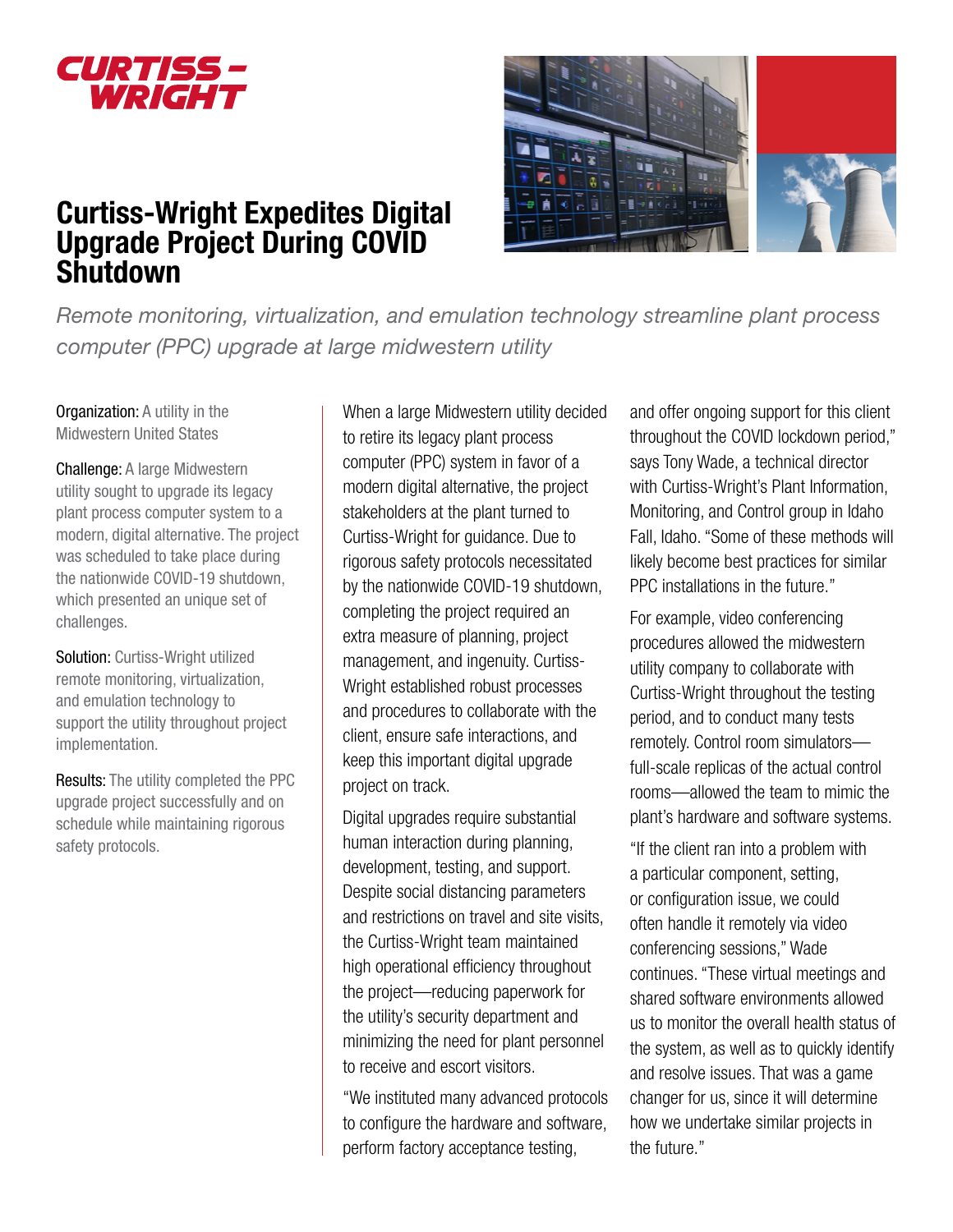*"Curtiss-Wright made it easy for us to work with them during the COVID shutdown. They followed all COVID safety protocols, yet we did not lose time because of the virus."*



#### INSTALLING MODERN DIGITAL CONTROL SYSTEMS

Plant Process Computer systems play a vital role in sustaining the safe and reliable operation of nuclear power plants. PPC systems collect data from across the plant's operations, process the data into vital information, and display the information for plant personnel to continuously monitor and diagnose performance. Curtiss-Wright has over 35 years of experience supplying PPC systems with more than 60 installations worldwide.

Each PPC system consists of data acquisition and presentation layer components, with configurable, reusable software programs for monitoring plant performance. A typical installation includes four primary elements:

- An I/O system that collects data from up to 10,000 analog and 10,000 digital data points
- A redundant communication network and server environment (including cybersecurity components)
- A set of large-format displays, workstations, and peripheral devices
- Nuclear software applications that execute on the digital platform

Optional supporting systems include a simulator, annunciator, radiation monitoring system, and other digital gear, depending on the specific needs of each plant.

## TIGHTER SOCIAL PROTOCOLS, SAF-ER WORK PRACTICES

All PPC components require hands-on development, integration, and testing throughout the implementation period, which became progressively more complicated during the pandemic as social interactions became more stringent. To provision and configure these components while maintaining COVID safety standards, Curtiss-Wright relied on web cameras, emulators, and remote viewing methods to maintain consistent communications with key members of the utility's onsite team.

Curtiss-Wright divided the workstream into sections so that people could maintain social distance by working at different tables. A carefully synchronized schedule allowed multiple tasks to proceed in parallel, keeping the project on track.

For example, vintage serial terminals, which periodically scrolled out information via rudimentary graphics, were replaced with modern Microsoft Windows 10 workstations.

The plant's engineering and operations team also developed a new graphical interface, in which real-time diagnostic data is displayed through multiple overhead monitors and workstations. Plant personnel communicate with external systems via a MODBUS TCP interface that allows them to examine data on the PPCs directly.

Meanwhile, another section worked on data acquisition components, a second focused on safety related isolators, while a third section configured new plant process computers. Another team established interfaces between the public side server (PSS), a transformer management system, and an OSIsoft PI data historian system. Remote monitoring and testing procedures simplified the configuration of all hardware, peripherals, and logic controllers.

"Curtiss-Wright made it easy for us to work with them during the COVID shutdown," reported a senior engineer in the plant's instrument and controls division, who has participated in multiple PPC system upgrades. "They followed all COVID safety protocols, yet we did not lose time because of the virus. When they could not be on-site, their remote support went well."